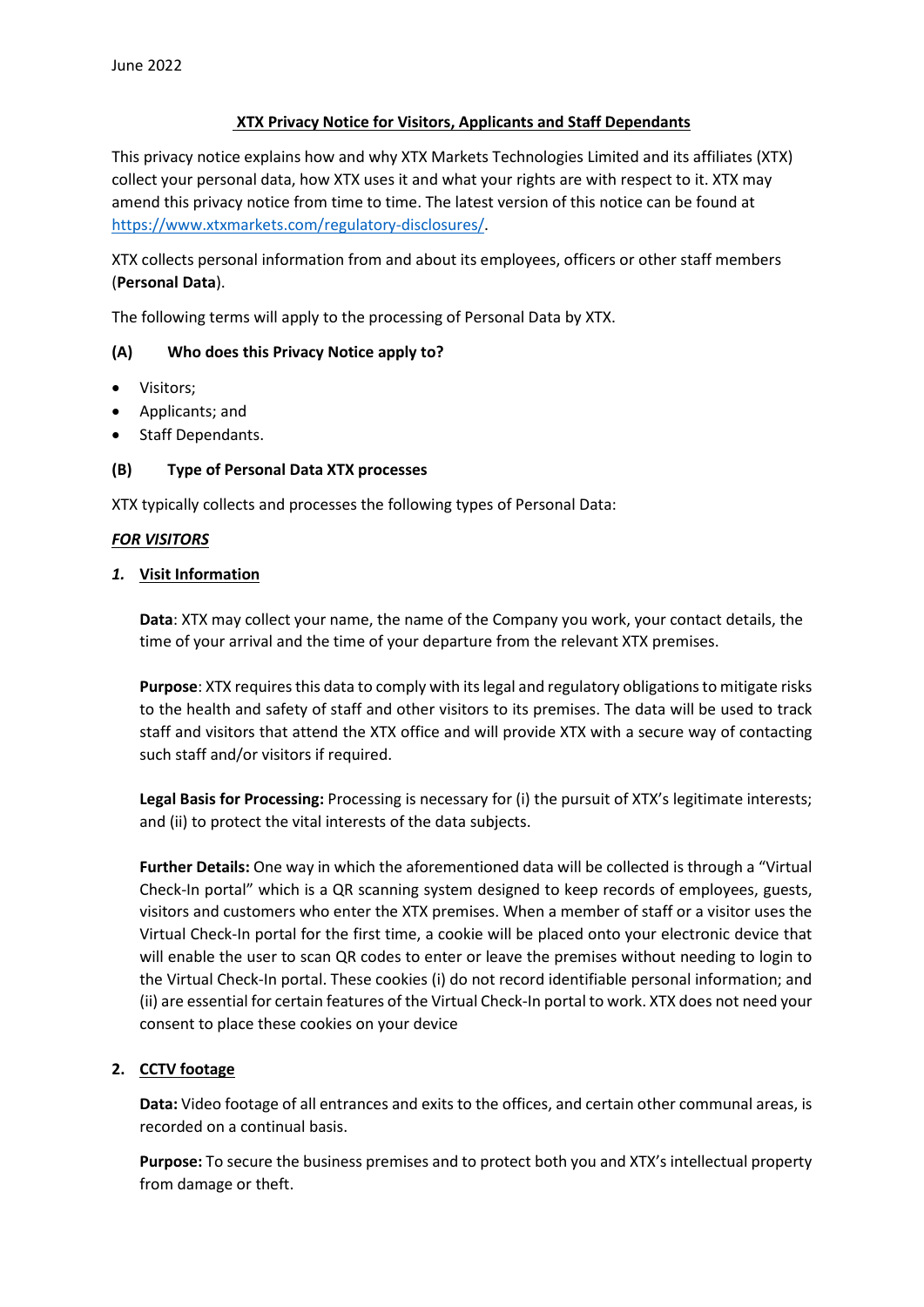**Legal Basis for Processing:** Processing is necessary for (i) the pursuit of XTX's legitimate interests; and (ii) to protect the vital interests of the data subjects.

# *FOR APPLICANTS*

# **CVs**

**Data**: XTX collects all CVs provided to it by applicants.

**Purpose**: Collecting CVs is a necessary part of the recruitment process in order to screen suitable applicants in advance of holding interviews.

**Legal Basis for Processing:** Processing is necessary for the pursuit of XTX's legitimate interests.

**Further Details**: HR uses third-party recruitment tracking systems such as Greenhouse to collect and store CVs. Each applicant's CV will be uploaded to the third-party system where it will be accessible only by the HR department or key XTX Staff on a need-to-know basis. HR controls access to this data. Please note that CVs may be distributed internally via email to other XTX Staff for consideration as related to your prospective employment by XTX.

### *Staff Dependants*

### **Information** *provided by Staff for their Dependants*

**Data**: XTX collects the name, address, date of birth and contact details of dependants.

**Purpose**: XTX requires this personal data in order to fulfil its obligations under each Staff member service contract to provide certain contractual benefits to employees and their dependants (e.g. health insurance).

**Legal Basis for Processing:** Processing is necessary for the performance of a contract.

#### **(C) Your Rights as a Data Subject**

#### *Access to your information*

Pursuant to applicable data privacy laws (including UK GDPR and EU GDPR), you have a number of rights with respect to your Personal Data. If you wish to access the Personal Data, and any supplementary information, that XTX collects and that relates to you, or you wish to correct or update the Personal Data that XTX has stored that relates to you, please send a request by email to the Data Protection Office a[t dataprotection@xtxmarkets.com.](mailto:dataprotection@xtxmarkets.com) XTX will endeavour to comply with your request without undue delay and, at the latest, within one month of receipt, unless (a) the request is complex or there are multiple requests, in which case XTX will inform you of any likely delay or (b) with respect to a request to access the Personal Data, the request is manifestly unfounded or excessive, in which case XTX will inform you that a fee is payable or that XTX will be unable to comply with your request.

Where you have provided consent for the processing of your Personal Data (and XTX has specified no other legal basis for its processing), or where the sole legal basis provided for its processing is for the performance of a contract, the right to data portability enables you to request a copy of all of your Personal Data that XTX processes electronically, for transfer to another data controller. XTX will endeavour to comply with your request without undue delay and, at the latest, within one month of receipt, unless the request is complex or there are multiple requests, in which case XTX will inform you of any likely delay.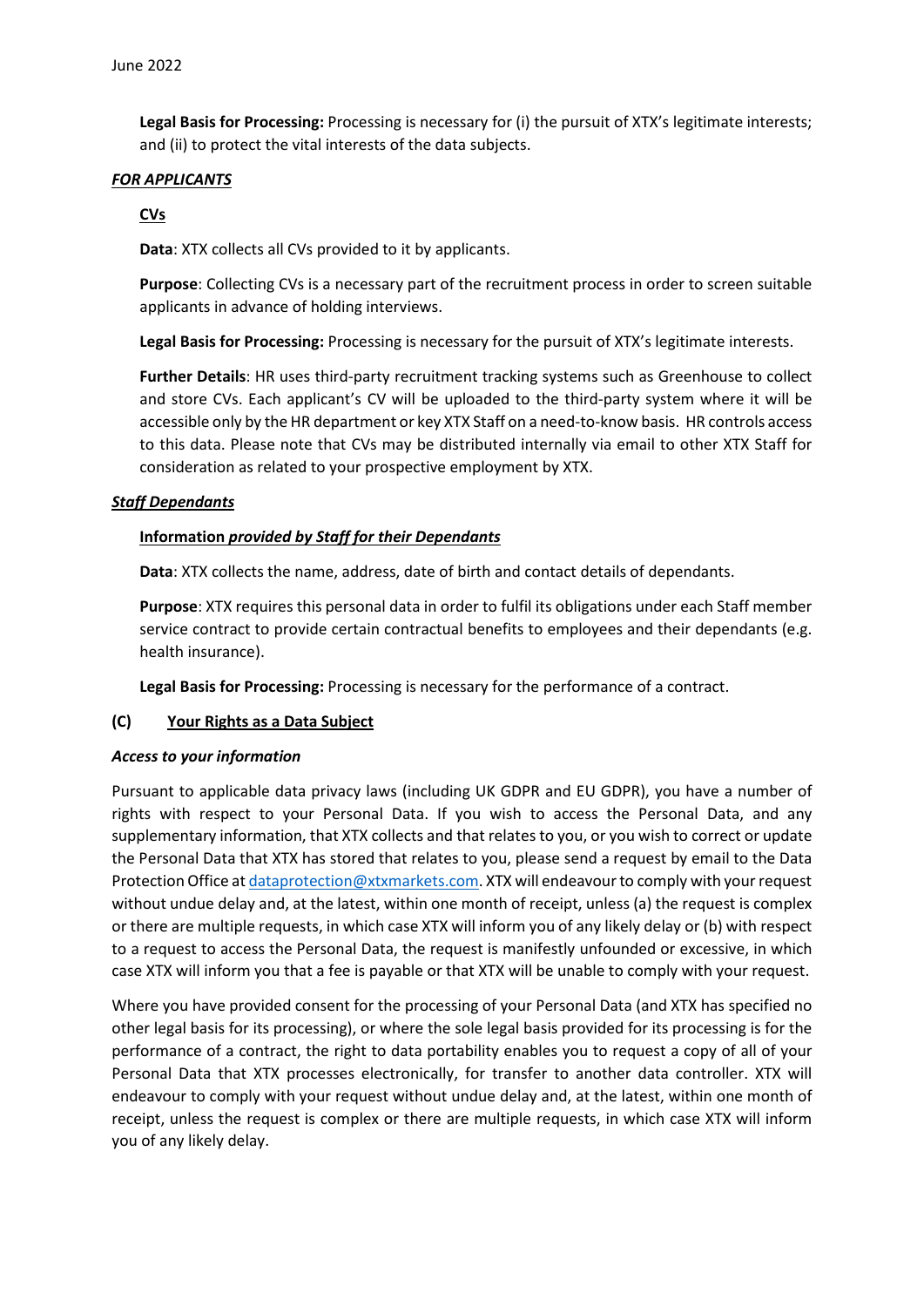In certain circumstances, you have the right to object to XTX's processing of your Personal Data if there is no reason for XTX to keep it, although please note that there may be legal, regulatory or other reasons why XTX would need to keep using your Personal Data, and XTX would inform you of those reasons if applicable.

You also have the right to restrict XTX's processing of your Personal Data, meaning that without your consent, XTX may only use it where they have a legitimate interest in doing so, or to establish, exercise or defend a legal claim or to exercise certain limited legal rights, in the following circumstances:

- It is inaccurate;
- You have already contacted XTX to object to the processing of it, and XTX are still considering whether or not to agree to your request;
- It has been processed unlawfully and you would prefer XTX to restrict the processing of it, rather than to delete it; and
- XTX no longer needs the data, but you require it to be restricted rather than deleted to exercise, establish or defend a legal claim.

You also have the right to request the deletion or removal of your Personal Data, and subject to relevant law or regulation, XTX has to comply with that request in the following circumstances:

- Where the Personal Data is no longer necessary in relation to the purpose for which it was originally collected;
- If you have provided consent for the processing of your Personal Data and you decide to withdraw that consent (where XTX has specified no other legal basis for its processing);
- Where there is no overriding legitimate interest for continuing the processing of it;
- Where it was unlawfully processed; and
- Where XTX needs to comply with a legal obligation to erase it.

# *How XTX protects Personal Data*

XTX will comply with applicable data privacy laws when processing your Personal Data. In particular, XTX has implemented generally accepted standards of technology and operational security in order to protect Personal Data against accidental loss, destruction or damage.

Please note, however, that XTX does not guarantee that Personal Data will be 100% secure in all circumstances.

# *Sending data outside of the UK and/or European Economic Area*

XTX will only send your data outside of the UK and/or European Economic Area ("EEA") in the following circumstances:

- To staff members of another entity in the XTX Group in Singapore or the US;
- To professional advisers such as accountants, auditors and law firms in the jurisdictions in which we operate or are proposing to operate;
- Where required or requested by financial institutions, exchanges, platforms, data centres or other entities or service providers in the jurisdictions in which we operate or are proposing to operate in order to progress XTX's business interests or for XTX to meet its contractual or regulatory obligations;
- Where required or requested by law, regulation, by a court of competent jurisdiction or by any regulatory body or governmental authority.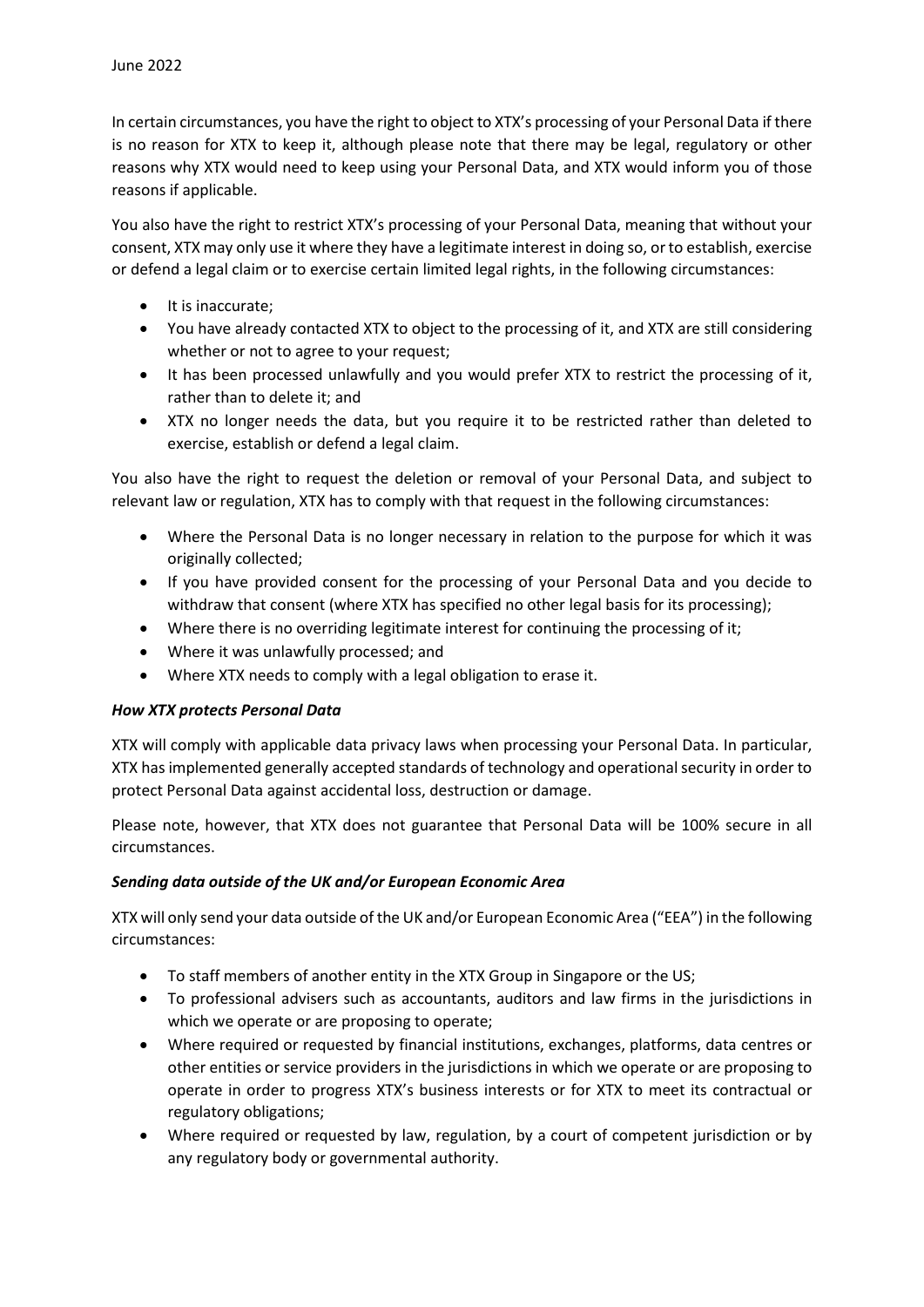# *Data sharing with third parties*

- XTX will share your personal information with third parties where required by law, where it is necessary to fulfil its obligations under a member of staff's service contract (in the case of a staff dependant) or where we have another legitimate interest in doing so.
- The following activities are carried out by third-party service providers: benefit and administration provisions (in the case of a Staff Dependants), recruitment services (in respect of Applicants) and IT services.
- All our third-party service providers and other entities in the group are required to take appropriate security measures to protect your personal information in line with our policies. We do not allow our third-party service providers to use your personal data for their own purposes. We only permit them to process your personal data for specified purposes and in accordance with our instructions.

XTX may also store your personal data via third party web-based applications, cloud services or webbased storage providers, some of whom may be based outside of the EEA.

In the event that your Personal Data is sent outside the UK and/or European Economic Area (a "**Restricted Transfer**") in one of the above circumstances, and such transfer is not necessary for the performance of a contract or in relation to a legal or regulatory process, XTX will ensure that at least one of the following safeguards are in place to protect your data:

- The Restricted Transfer is to a non-UK/EEA country with equivalent data protection and privacy laws to the UK/EEA (as applicable);
- The entity receiving the Personal Data commits to maintaining sufficient levels of security and protection with respect to its handling of the Personal Data.

# *Data retention*

# *FOR VISITORS*

Unless one of the below exceptions apply, XTX will keep your data for five years following the date of your visit.

# *FOR APPLICANTS*

Unless one of the below exceptions apply, XTX will keep your data for five years following the date that XTX informed you that an offer of employment will not be made or receipt of confirmation from you that you will not be accepting an offer of employment from XTX. Your data will be deleted promptly thereafter.

#### *FOR STAFF DEPENDANTS*

Unless one of the below exceptions apply, XTX will keep your data for three years following the date that you are no longer identified as a beneficiary of any benefit granted to a member of staff pursuant to their service contract.

# *Exceptions*:

• We are required to retain the data for a longer period of time in order to comply with a legal or regulatory obligation